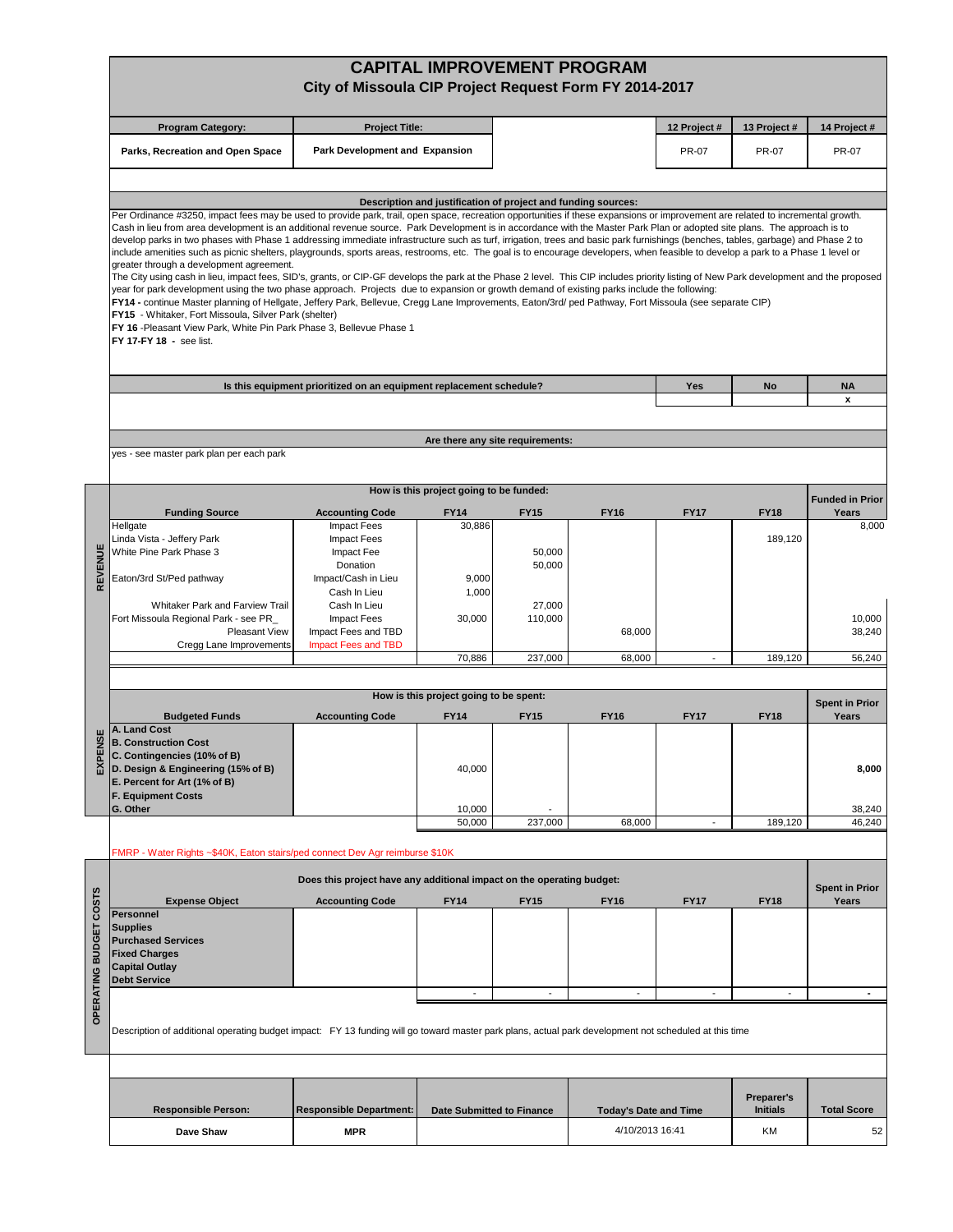|                                                                                                                                                                                                                                                                                        |                                |                              |                                                                                                                                                                                    | <b>CAPITAL IMPROVEMENT PROGRAM</b><br><b>Project Rating</b>                                                                                                                                                                                                                                                                                                                                                                                                                                                  |        |                              |  |  |
|----------------------------------------------------------------------------------------------------------------------------------------------------------------------------------------------------------------------------------------------------------------------------------------|--------------------------------|------------------------------|------------------------------------------------------------------------------------------------------------------------------------------------------------------------------------|--------------------------------------------------------------------------------------------------------------------------------------------------------------------------------------------------------------------------------------------------------------------------------------------------------------------------------------------------------------------------------------------------------------------------------------------------------------------------------------------------------------|--------|------------------------------|--|--|
|                                                                                                                                                                                                                                                                                        |                                |                              |                                                                                                                                                                                    | (See C.I.P. Instructions For Explanation of Criteria)                                                                                                                                                                                                                                                                                                                                                                                                                                                        |        |                              |  |  |
| <b>Program Category:</b>                                                                                                                                                                                                                                                               | <b>Project Title:</b>          |                              |                                                                                                                                                                                    |                                                                                                                                                                                                                                                                                                                                                                                                                                                                                                              |        | 14 Project                   |  |  |
| Parks, Recreation<br>and Open Space                                                                                                                                                                                                                                                    | Park Development and Expansion |                              |                                                                                                                                                                                    |                                                                                                                                                                                                                                                                                                                                                                                                                                                                                                              |        | <b>PR-07</b>                 |  |  |
|                                                                                                                                                                                                                                                                                        | <b>Qualitative Analysis</b>    | Yes                          | No                                                                                                                                                                                 |                                                                                                                                                                                                                                                                                                                                                                                                                                                                                                              |        |                              |  |  |
| 1. Is the project necessary to meet federal,<br>state, or local legal requirements? This cri-<br>terion includes projects mandated by Court<br>Order to meet requirements of law or other<br>requirements. Of special concern is that the<br>project be accessible to the handicapped. |                                |                              | х                                                                                                                                                                                  |                                                                                                                                                                                                                                                                                                                                                                                                                                                                                                              |        |                              |  |  |
| 2. Is the project necessary to fulfill a con-<br>tractual requirement? This criterion includes<br>Federal or State grants which require local<br>participation. Indicate the Grant name and<br>number in the comment column.                                                           |                                |                              | x                                                                                                                                                                                  |                                                                                                                                                                                                                                                                                                                                                                                                                                                                                                              |        |                              |  |  |
| 3. Is this project urgently required? Will de-<br>lay result in curtailment of an essential ser-<br>vice? This statement should be checked<br>"Yes" only if an emergency is clearly indi-<br>cated; otherwise, answer "No". If "Yes",<br>be sure to give full justification.           |                                |                              | x                                                                                                                                                                                  |                                                                                                                                                                                                                                                                                                                                                                                                                                                                                                              |        |                              |  |  |
| 4. Does the project provide for and/or im-<br>prove public health and/or public safety?<br>This criterion should be answered "No" un-<br>less public health and/or safety can be<br>shown to be an urgent or critical factor.                                                          |                                |                              | х                                                                                                                                                                                  |                                                                                                                                                                                                                                                                                                                                                                                                                                                                                                              |        |                              |  |  |
|                                                                                                                                                                                                                                                                                        | <b>Quantitative Analysis</b>   | Raw<br><b>Score</b><br>Range |                                                                                                                                                                                    | <b>Comments</b>                                                                                                                                                                                                                                                                                                                                                                                                                                                                                              | Weight | <b>Total</b><br><b>Score</b> |  |  |
| 5. Does the project result in maximum<br>benefit to the community from the<br>investment dollar?                                                                                                                                                                                       |                                | $(0-3)$<br>3                 |                                                                                                                                                                                    | Yes, per intention of impact fee ordinance, the Master Park Plan, and Citizen support. Projects<br>leverage 50% + of funding. Citizen initiated                                                                                                                                                                                                                                                                                                                                                              | 5      | 15                           |  |  |
| $(0-3)$<br>6. Does the project require speedy<br>implementation in order to assure its<br>$\overline{2}$<br>maximum effectiveness?                                                                                                                                                     |                                |                              | It would be most appropriate if Parks & Recreation infrastructure were developed with Public Works<br>infrastructure Parks play a significant role in Missoula' health and economy |                                                                                                                                                                                                                                                                                                                                                                                                                                                                                                              |        |                              |  |  |
| 7. Does the project conserve energy,<br>cultural or natural resources, or reduce<br>pollution?                                                                                                                                                                                         |                                | $(0-3)$<br>3                 |                                                                                                                                                                                    | Trails and green space support and preserve our Natural Environment                                                                                                                                                                                                                                                                                                                                                                                                                                          | 3      | 9                            |  |  |
| 8. Does the project improve or expand<br>upon essential City services where such<br>services are recognized and accepted as<br>being necessary and effective?                                                                                                                          |                                | $(0-2)$<br>$\overline{2}$    |                                                                                                                                                                                    | Per Growth Policy, public polls, and the Master Park Plan as well as the Strategic Plan                                                                                                                                                                                                                                                                                                                                                                                                                      | 4      | 8                            |  |  |
| $(0-3)$<br>9. Does the project specifically relate to the<br>City's strategic planning priorities or other<br>plans?                                                                                                                                                                   |                                |                              |                                                                                                                                                                                    | MPP Chapter 4 Goal 1.3 "Ensure that future demands are met through the development of new<br>facilities/services as well as the upgrade of existing facilities." Goal 1.4 "Provide 2.5 acres of<br>Neighborhood Parks for every 1,000 residents."Goal 2.5 "Locate multi-purpose practice fields for<br>youth sports in Neighborhood Parks as well as Community Parks. Size Neighborhood Parksto<br>provide adequate land area to allow such uses."<br>City Strategic Goal - Quality of Life for all citizens |        |                              |  |  |
|                                                                                                                                                                                                                                                                                        |                                |                              |                                                                                                                                                                                    | <b>Total Score</b>                                                                                                                                                                                                                                                                                                                                                                                                                                                                                           |        | 52                           |  |  |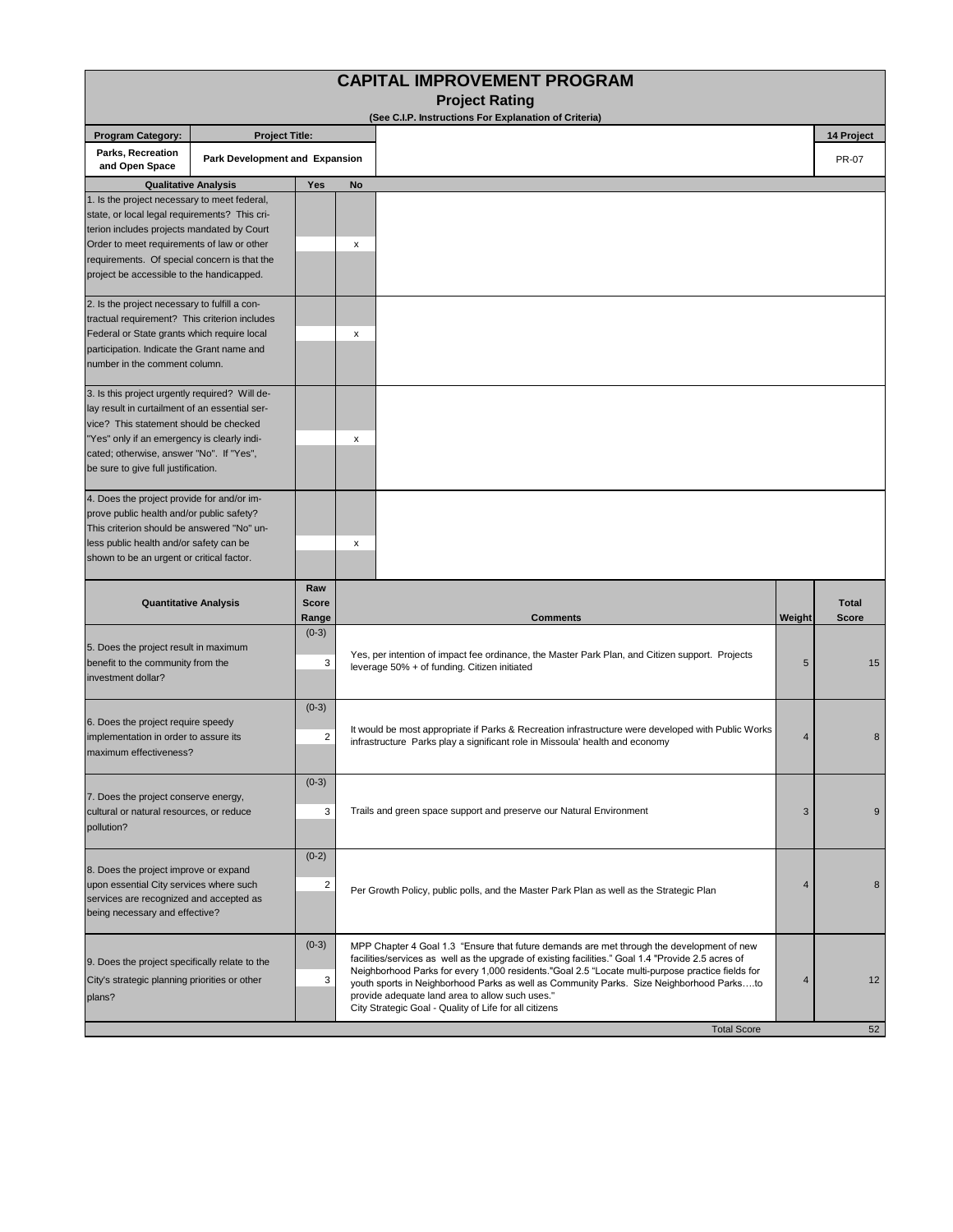| 14 Project # | <b>Project Title:</b>                    |
|--------------|------------------------------------------|
| <b>PR-07</b> | <b>Park Development</b><br>and Expansion |

| <b>Date</b> | <b>Author</b> | <b>Notes</b>                                                                                                                                                                                                                                                                                         |
|-------------|---------------|------------------------------------------------------------------------------------------------------------------------------------------------------------------------------------------------------------------------------------------------------------------------------------------------------|
|             |               | In FY07 - LaFray Park Phase I was funded and CTA Architects began design, development of Phase 1. Construction of Phase I at<br>Lafray was completed Fall 2008. Pineview Park SID was approved in January 2007. The park is now in City ownership and<br>renovation construction was completed 2009. |
|             |               | In 2003 White Pine Park was approved for Phase I development (turf and irrigation) at \$42,000. This project was moved to PR-<br>12.                                                                                                                                                                 |
|             |               |                                                                                                                                                                                                                                                                                                      |
|             |               |                                                                                                                                                                                                                                                                                                      |
|             |               |                                                                                                                                                                                                                                                                                                      |
|             |               |                                                                                                                                                                                                                                                                                                      |
|             |               |                                                                                                                                                                                                                                                                                                      |

| <b>Date</b> | <b>Author</b> | <b>Notes</b>                                                                         |
|-------------|---------------|--------------------------------------------------------------------------------------|
| 2/1/2012    | KM            | LaFray - final in 2012 - shelter remains on list to do                               |
|             |               | Pineview - Final on 2012                                                             |
|             |               | White Pine - Phase 1 complete - Phase 2 - playground structure for 2012              |
|             |               | 44 Ranch - complete through Phase 3                                                  |
|             |               | Pleasant View - irrigation project complete, Master park planning scheduled for 2012 |
|             |               | New Parks - 2013 and beyond in priority order                                        |
|             |               | Bellevue                                                                             |
|             |               | Hellgate                                                                             |
|             |               | Whitiker                                                                             |
|             |               |                                                                                      |
|             |               |                                                                                      |
|             |               |                                                                                      |
|             |               |                                                                                      |
|             |               |                                                                                      |
|             |               |                                                                                      |
|             |               |                                                                                      |
|             |               |                                                                                      |
|             |               |                                                                                      |

| <b>Date</b> | Author | <b>Notes</b> |
|-------------|--------|--------------|
|             |        |              |
|             |        |              |
|             |        |              |
|             |        |              |
|             |        |              |
|             |        |              |
|             |        |              |
|             |        |              |
|             |        |              |
|             |        |              |
|             |        |              |
|             |        |              |
|             |        |              |
|             |        |              |
|             |        |              |
|             |        |              |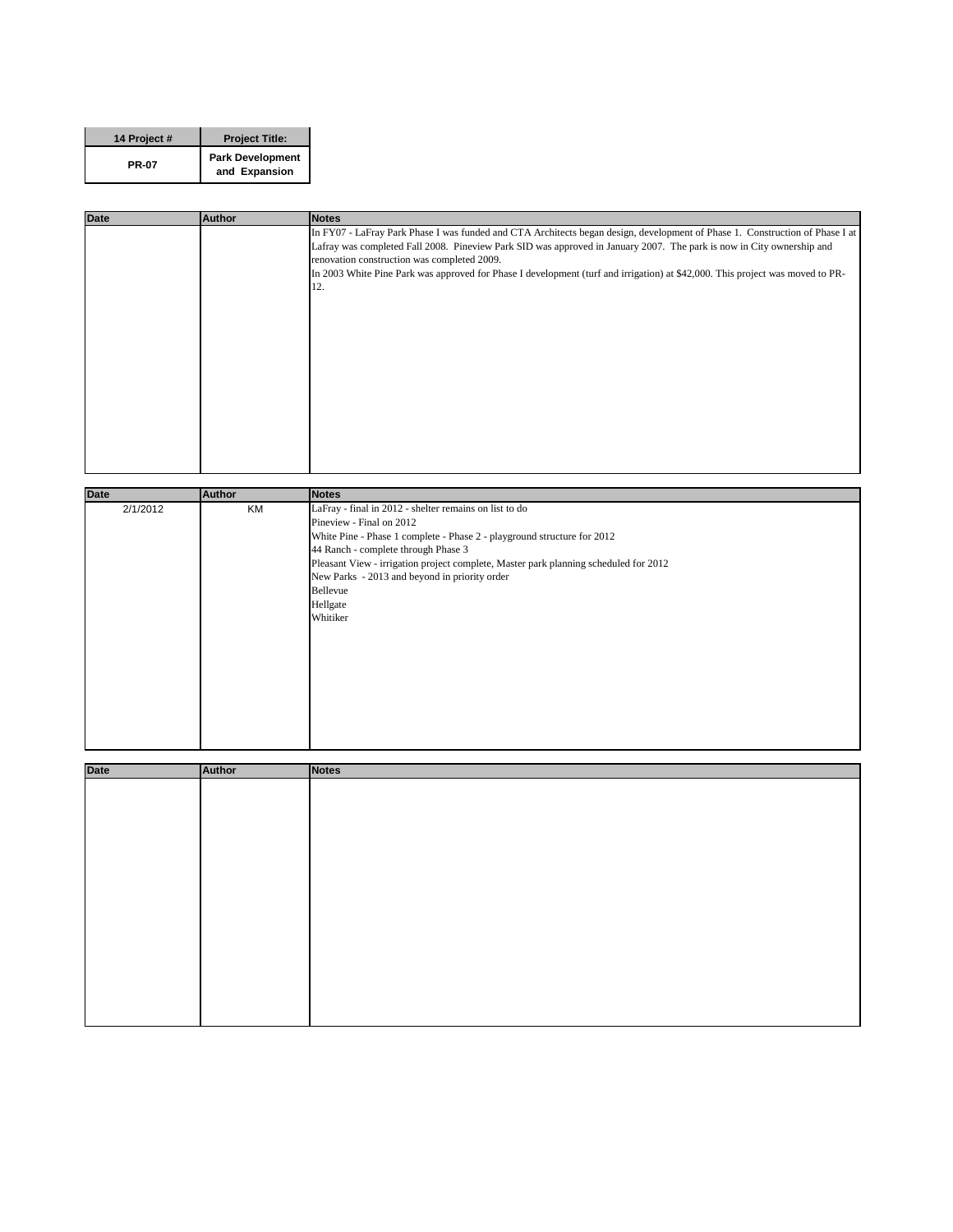| Park Development Projects - updated 2-25-2012 |          | Amount  | Source                                                                                                                           |
|-----------------------------------------------|----------|---------|----------------------------------------------------------------------------------------------------------------------------------|
| FY13 - carry over to FY 14                    |          |         |                                                                                                                                  |
| Pleasant View                                 | \$       | 10,440  | Cash In Lieu (settlement)                                                                                                        |
| Linda Vista - Jeffery Park                    | \$       |         | <b>Impact Fees</b><br>see FY 18                                                                                                  |
| Hellgate                                      | \$       | 8,000   | N. Grant/Impact Fees                                                                                                             |
| <b>FY14</b>                                   |          |         |                                                                                                                                  |
| Fort Missoula                                 | \$       | 30,000  | <b>Impact Fees</b>                                                                                                               |
| Cregg Lane Improvement (See Public Works)     | \$       | 100,000 | No figure appears on the front page - number<br>is pending design and cost estimates +<br>determination of other funding sources |
| Eaton/3rd St Ped Pathway                      | \$       | 9,000   | <b>Impact Fees</b>                                                                                                               |
|                                               | \$       | 1,000   | Cash in lieu                                                                                                                     |
| Hellgate<br><b>FY15</b>                       | \$       | 30,886  | <b>Balance of Silver Tip</b>                                                                                                     |
| Whitiker                                      | \$       | 27,000  | Cash In Lieu                                                                                                                     |
| Fort Missoula                                 | \$       | 110,000 | <b>Impact Fees</b>                                                                                                               |
| <b>FY16</b><br><b>Bellevue</b>                | \$       |         | <b>TBD</b>                                                                                                                       |
| White Pine Park (Phase 3)                     |          | 50,000  | Impact fees                                                                                                                      |
|                                               | \$<br>\$ | 50,000  | Donation                                                                                                                         |
| <b>Pleasant View</b>                          | \$       | 68,301  | \$50k New +carry over                                                                                                            |

FY 17 or later Future Park Development as fund are available and plans are complete (specific year and funding unknown)

| Fort Missoula                         | see Fort CIP           |              |  |  |  |
|---------------------------------------|------------------------|--------------|--|--|--|
| OKeefe                                |                        | see attached |  |  |  |
| <b>Running W</b>                      |                        | see attached |  |  |  |
| Play Fair Park Renovation             | \$                     | 2,000,000    |  |  |  |
| Re-location/renovation of 100 Hickory | See McCormick Park CIP |              |  |  |  |
| Linda Vista - Jeffery Park            | Impact fees            |              |  |  |  |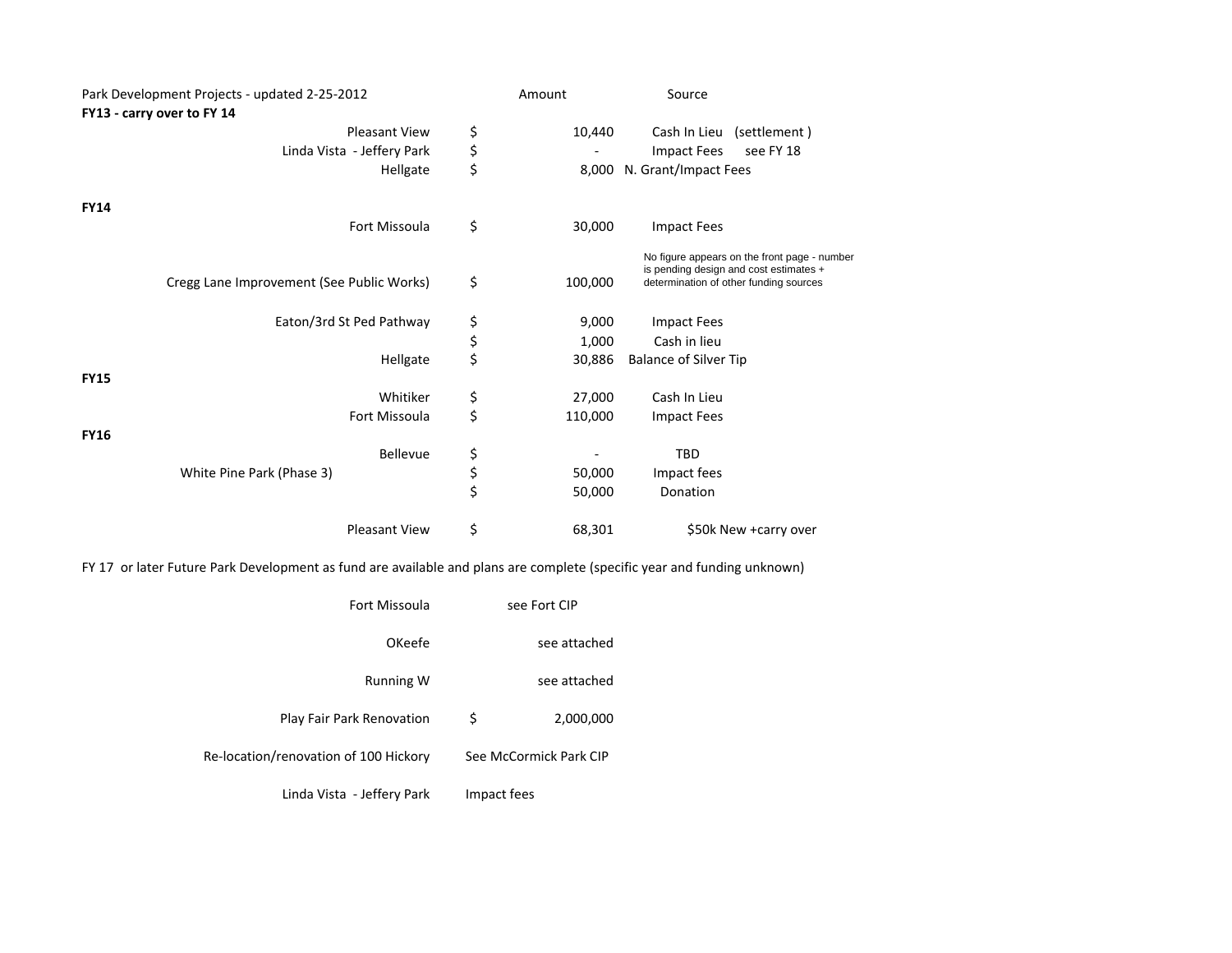| Ending Balance FY 12 Impact Fees  | \$<br>189,415 |     |               |                        |              |             |                     |                          |             |
|-----------------------------------|---------------|-----|---------------|------------------------|--------------|-------------|---------------------|--------------------------|-------------|
| (see attached Finance sheet)      |               |     |               |                        |              |             |                     |                          |             |
| <b>Starting Balance FY13</b>      |               |     | 189,415       |                        |              |             |                     |                          |             |
| <b>Estimated Impact Fees FY13</b> |               |     |               | \$<br>145,000          |              |             |                     |                          |             |
|                                   |               |     |               |                        |              |             |                     |                          |             |
| Projects FY 13                    |               | \$  | 8,726         |                        |              |             |                     |                          |             |
|                                   |               |     |               |                        |              |             |                     |                          |             |
|                                   |               |     |               |                        |              |             |                     |                          |             |
| <b>Estimated Expenditure FY13</b> |               |     | <b>Budget</b> | <b>Actual Expended</b> | Encumber     |             |                     |                          |             |
| Fort Missoula Regional Park       |               | \$. | 10,000        | \$<br>3,363            | \$<br>6,637  |             |                     |                          |             |
| AGO Project                       |               | \$  | 3,363         |                        |              |             |                     |                          |             |
| <b>Water Rights</b>               |               | \$  | 3,363         |                        |              |             |                     |                          |             |
| *New Parks:                       |               |     |               |                        | \$           |             |                     |                          |             |
| Pleasantview                      |               |     |               |                        | \$<br>18,301 |             | (used Cash in lieu) |                          |             |
| Hellgate                          |               | \$  | 2,000         |                        |              |             |                     |                          |             |
|                                   |               |     |               |                        |              |             |                     |                          |             |
|                                   |               | \$  | 8,726         |                        |              |             |                     |                          |             |
| Proposed for FY14-FY18            |               |     |               |                        |              |             |                     |                          |             |
|                                   |               |     | <b>FY13</b>   | <b>FY14</b>            | <b>FY15</b>  | <b>FY16</b> |                     | <b>FY17</b>              | <b>FY18</b> |
| <b>Starting Balance</b>           |               |     | 189,415       | 325,689                | 400,803      |             | 385,803             | 462,502                  | 607,502     |
| <b>Project Budgets</b>            |               |     | 8,726         | 69,886                 | 160,000      |             | 68,301              | $\overline{\phantom{a}}$ | 189,120     |
| <b>Projects Estimated Revenue</b> |               |     | 145,000       | 145,000                | 145,000      |             | 145,000             | 145,000                  | 145,000     |

| 189,120 |
|---------|
|         |
| 189,120 |
|         |

Balance 325,689 400,802.54 385,803 462,502 607,502 563,382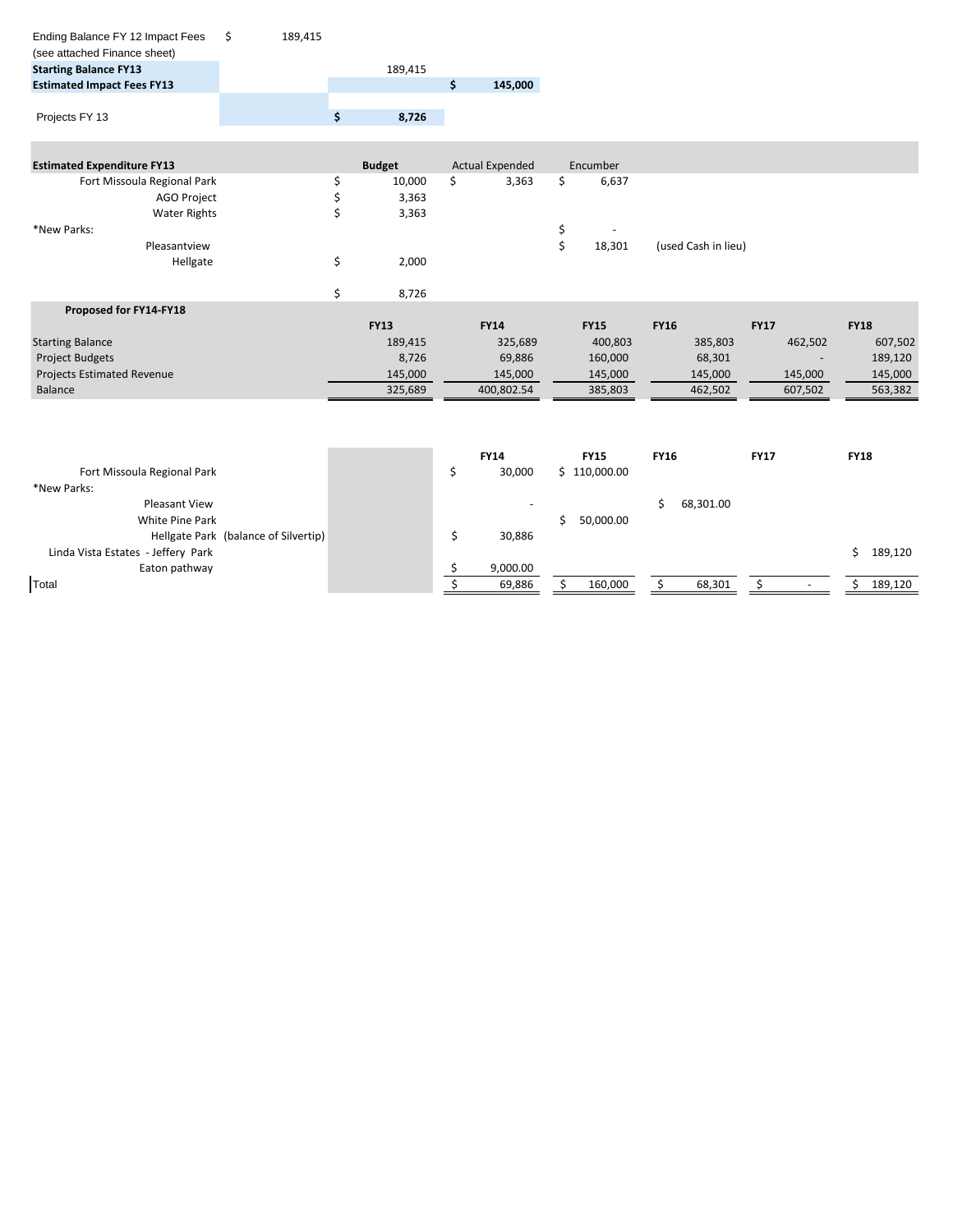| Ending Balance FY 11 Impact Fees     | 116606.59           |           |                          |          |             |    |             |                 |              |             |
|--------------------------------------|---------------------|-----------|--------------------------|----------|-------------|----|-------------|-----------------|--------------|-------------|
| (see attached Finance sheet)         |                     |           |                          |          |             |    |             |                 |              |             |
| <b>Starting Balance FY12</b>         |                     |           | 116,607                  |          |             |    |             |                 |              |             |
| Actual Impact Fees FY12 plus interst |                     |           |                          | \$       | 147,195     |    |             |                 |              |             |
|                                      | (actual as of 1-12- |           | 108,146                  |          |             |    |             |                 |              |             |
| <b>Proposed Projects</b>             |                     | \$        | 12,000                   |          |             |    |             |                 |              |             |
| Includes Expd for 44 Ranch           |                     |           |                          |          |             |    |             |                 |              |             |
|                                      |                     |           | <b>Budget or balance</b> | Actual   |             |    |             |                 |              |             |
| <b>Estimated Expenditure FY12</b>    |                     | from FY11 |                          | Expended |             |    | Encumber    |                 |              |             |
| Fort Missoula Regional Park          |                     | \$        | 10,000                   | \$       | 3,300       | \$ | 6,700       |                 |              |             |
| *New Parks:                          |                     |           |                          |          |             | \$ |             |                 |              |             |
| <b>Hellgate Park</b>                 |                     | \$        | 2,000                    |          |             |    |             |                 |              |             |
| <b>Silver Park</b>                   |                     |           |                          | \$       |             | \$ |             |                 |              |             |
| <b>White Pine</b>                    |                     |           |                          | \$       | ä,          | \$ |             |                 |              |             |
| <b>Pleasant View</b>                 |                     |           |                          |          |             | \$ |             |                 |              |             |
| subtotal                             |                     | \$        | 12,000                   | \$       | 3,300       | Ś  | 6,700       |                 |              |             |
|                                      |                     |           |                          |          |             |    |             |                 |              |             |
|                                      |                     | \$        | 2,000                    |          |             |    |             |                 |              |             |
| Proposed for FY12-FY15               |                     |           |                          |          |             |    |             |                 |              |             |
|                                      |                     |           | <b>FY12</b>              |          | <b>FY13</b> |    | <b>FY14</b> | <b>FY15</b>     | <b>FY16</b>  | <b>FY17</b> |
| <b>Starting Balance</b>              |                     |           | 116,607                  |          | 155,655     |    | 282,355     | 341,489         | 460,489      | 522,189     |
| Actual expenditures                  |                     |           | 108,146                  |          | 3,300       |    | 70,866      | 11,000          | 68,300       | 189,000     |
| <b>Projects Estimated Revenue</b>    |                     |           | 147,195                  |          | 130,000     |    | 130,000     | 130,000         | 130,000      | 130,000     |
| <b>Balance</b>                       |                     |           | 155,655                  |          | 282,355.40  |    | 341,489     | 460,489         | 522,189      | 463,189     |
|                                      |                     |           |                          |          |             |    |             |                 |              |             |
|                                      |                     |           |                          |          |             |    |             |                 |              |             |
|                                      |                     |           |                          |          |             |    |             |                 |              |             |
|                                      |                     |           |                          |          | <b>FY13</b> |    | <b>FY14</b> | <b>FY15</b>     | <b>FY16</b>  | <b>FY17</b> |
| Fort Missoula Regional Park          |                     |           |                          | \$       | 10,000.00   |    | \$40,000.00 | \$<br>11,000.00 |              |             |
| *New Parks:                          |                     |           |                          |          |             |    |             |                 |              |             |
| <b>Pleasant View</b>                 |                     |           | balance                  |          |             |    |             | \$              | \$<br>68,300 |             |
| <b>Silver Park</b>                   |                     |           |                          | \$       |             |    |             |                 |              |             |
| Master park plan - Hellgate          |                     |           |                          | \$       | 2,000.00    |    | \$30,866.46 |                 |              |             |

Linda Vista Estates - Jeffery Park 189000

Total \$ 12,000 \$ 70,866 \$ 11,000 \$ 68,300 \$ 189,000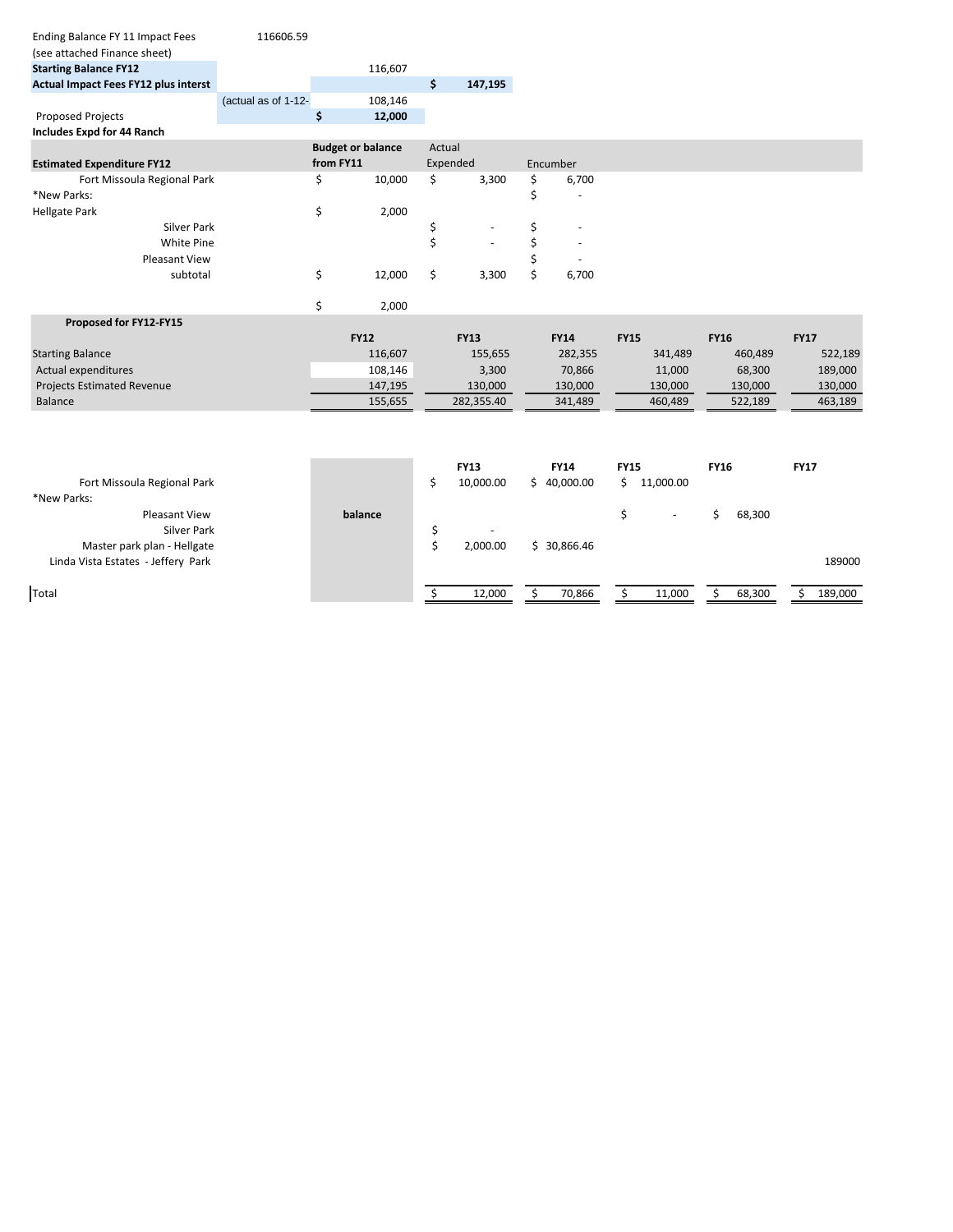|                                                                                 | <b>IMPACT FEES PROJECTS FOR FY 12-15</b> |             |    |             |             |         |                                                  |
|---------------------------------------------------------------------------------|------------------------------------------|-------------|----|-------------|-------------|---------|--------------------------------------------------|
|                                                                                 | <b>FY12</b>                              | <b>FY13</b> |    | <b>FY14</b> | <b>FY15</b> |         |                                                  |
| <b>Starting Balance</b>                                                         | 116,148                                  | 115,815     |    | 205,815     |             | 135,815 |                                                  |
| <b>Projects Budgets</b>                                                         | 72,301                                   |             |    | 200,000     |             |         |                                                  |
| Projected Revenue                                                               | 130,000                                  | 130,000     |    | 130,000     |             | 130,000 |                                                  |
| Balance                                                                         | 173,847                                  | 245,815     |    | 135,815     |             | 265,815 |                                                  |
| Projects                                                                        | <b>FY12</b>                              | <b>FY13</b> |    | <b>FY14</b> | <b>FY15</b> |         |                                                  |
|                                                                                 |                                          |             |    |             |             |         | balance to<br>developer to be<br>paid by Cash in |
| 44 Ranch Balance Impact Fees                                                    | \$<br>50,000                             | \$          |    |             | \$          |         | Lieu                                             |
| Silver Park - (No funding needed yet)<br>(MRA may need funding in future years) | \$                                       | \$          | \$ |             |             |         |                                                  |
| Turf/Forestry Equipment                                                         | \$                                       |             | \$ |             |             |         |                                                  |
| New Parks - Expend balances                                                     |                                          |             |    |             |             |         |                                                  |
| <b>Pleasant View</b>                                                            | \$<br>12,301                             |             | \$ | 50,000      |             |         |                                                  |
| Fort Missoula                                                                   | \$<br>10,000                             |             | \$ | 150,000     |             |         |                                                  |
| Bellvue                                                                         |                                          |             |    |             |             |         |                                                  |
| Total                                                                           | \$<br>72,301                             | \$          | Ś  | 200,000     | \$          |         |                                                  |

### **FY 12 Projects**

**44 Ranch - Payments per Development Agreement -FY 12 - Final for Impact Fees**

**Silver Park - MRA may need funding in future years**

**Turf/Forestry Equipment - no projects at this time**

**Pleasantview Park - Safety repairs, tree replacements & water/utility savings**

**Fort Missoula Regional Park - Engineering related to Wood waste & DNRC Grant of \$300 K**

**Whitaker Park - Private fundraising and grants to match Impact fees and Cash in Lieu for playground** 

**Installation to replace existing playground. Estimate Private Grants = 75K**

**New Parks - Expand out balances from previous years in FY 12 if not expended in FY 11**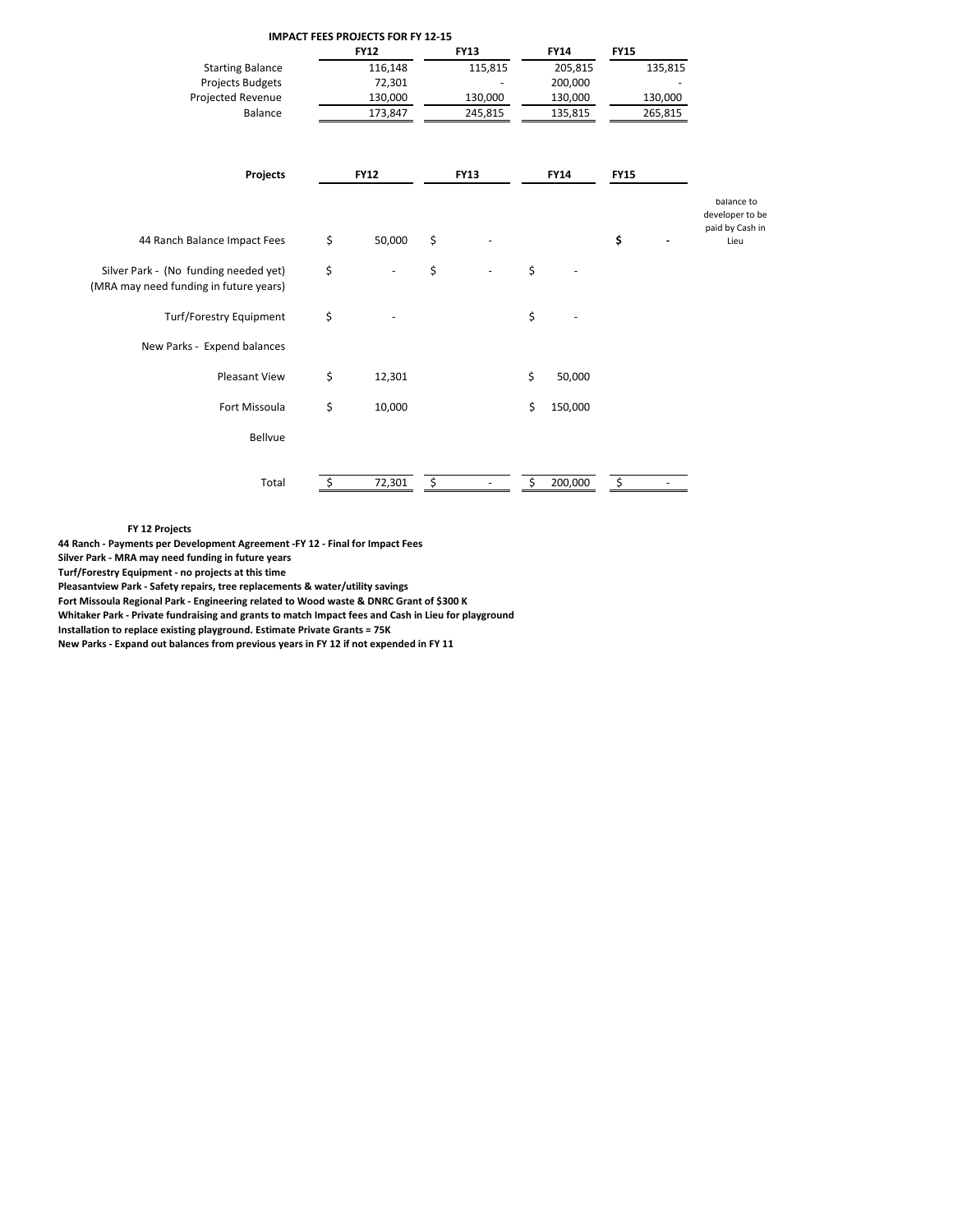| Year                                                                                                     | <b>FY16</b> |                                                                                                                              |  |
|----------------------------------------------------------------------------------------------------------|-------------|------------------------------------------------------------------------------------------------------------------------------|--|
| <b>Pleasant View</b><br><b>Acres</b>                                                                     | 5.37        |                                                                                                                              |  |
| <b>Phase I</b><br>Costs<br>Grading & Seeding<br>Irrigation<br>Turf<br><b>Blvd, Trees &amp; Sidewalks</b> |             | To be completed by Developer<br>To be completed by Developer<br>To be completed by Developer<br>To be completed by Developer |  |
| <b>Credited Developer</b><br><b>Impact Fees not</b>                                                      | \$86,000    | <b>Projected Date</b><br><b>FY12</b>                                                                                         |  |

**collected by City**

### **Phase II (Master Plan Implementation)**

| Note: Implementation may be broken into subphases |             |                                         |                      |
|---------------------------------------------------|-------------|-----------------------------------------|----------------------|
| Garading & Drainage                               | \$176,000   |                                         |                      |
| Irrigation Reconstruction                         | \$65,000    |                                         |                      |
| Trails                                            | \$42,000    |                                         |                      |
| Trees & Turf                                      | \$117,000   |                                         |                      |
| <b>Entry Feature</b>                              | \$25,000    |                                         |                      |
| Restroom                                          | \$25,000    |                                         |                      |
| <b>Sport Courts</b>                               | \$126,000   |                                         |                      |
| Gazebo                                            | \$50,000    |                                         |                      |
| <b>Playground Equipment</b>                       | \$140,000   |                                         |                      |
| Trees & Plantings                                 | \$35,000    |                                         |                      |
| Fence & Furnashings                               | \$108,000   |                                         |                      |
| <b>Irrigation Well</b>                            | \$25,000    |                                         |                      |
| Owner Items                                       | \$93,500    |                                         |                      |
| Contingency 10%                                   | \$93,500    |                                         |                      |
| <b>Professional Services</b>                      | \$233,000   |                                         |                      |
| 1% for Art                                        | \$6,000     |                                         |                      |
| Financing if SID                                  | \$100,000   |                                         |                      |
|                                                   |             | <b>Projected Date</b>                   |                      |
| <b>Total</b>                                      | \$1,460,000 | <b>FY16</b>                             |                      |
|                                                   |             | <b>Pending Neighborhood SID Request</b> |                      |
|                                                   |             |                                         | <b>Cost per Acre</b> |
| <b>Grand Total</b>                                | \$1,460,000 |                                         | \$271,881            |
|                                                   |             | (fy 12 figures)                         | (Phase 2 Only)       |
|                                                   |             |                                         |                      |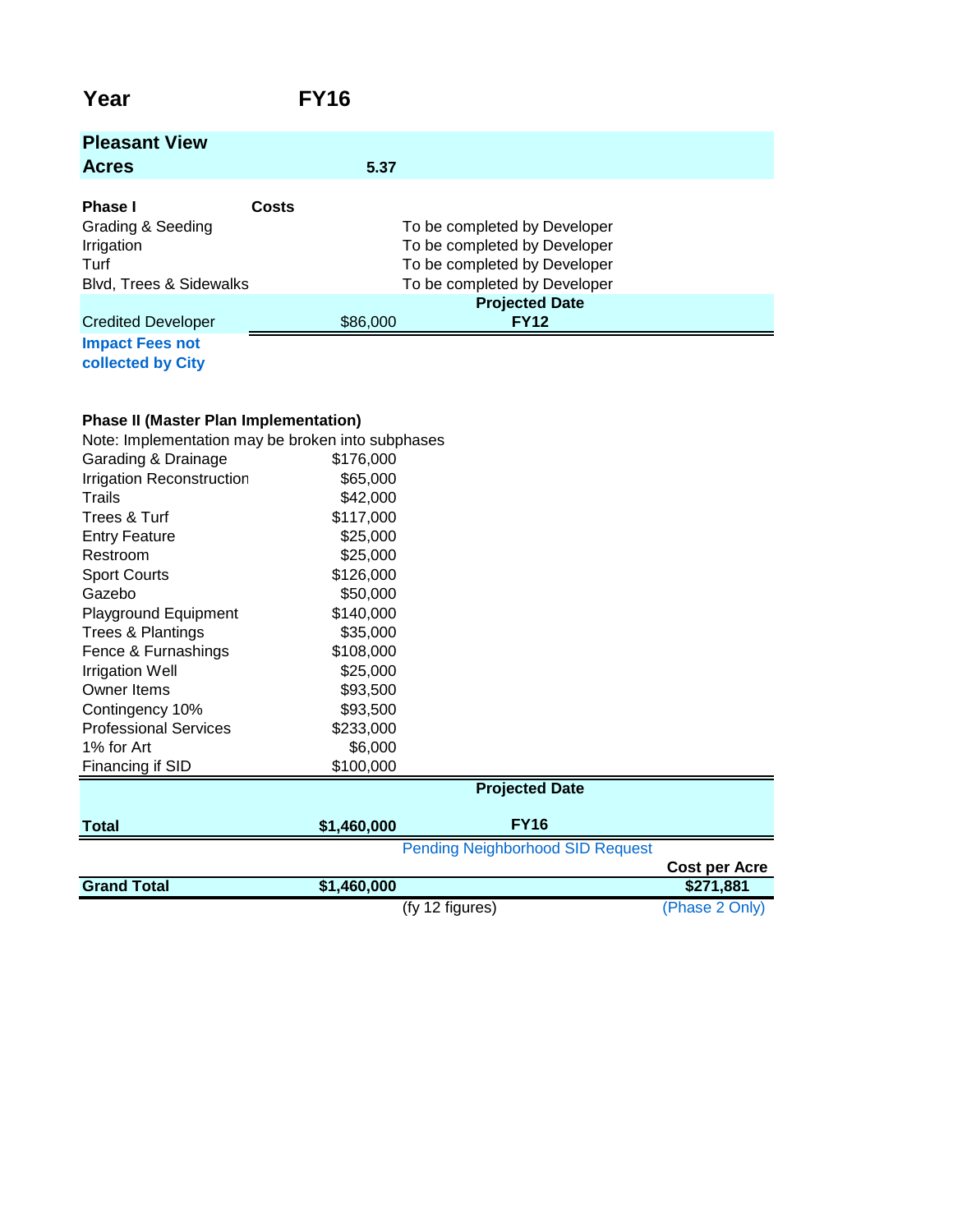| <b>Bellevue</b>                       |              |           |                         |                      |
|---------------------------------------|--------------|-----------|-------------------------|----------------------|
| <b>Acres</b>                          |              | 7.85      |                         |                      |
|                                       |              |           |                         |                      |
| <b>Phase I</b>                        | Costs        |           |                         |                      |
| <b>Grading &amp; Soil Preparation</b> |              | \$115,000 |                         |                      |
| Utilities                             |              | \$45,000  |                         |                      |
| Irrigation & Plantings                |              | \$88,000  |                         |                      |
| Trails/Furnishings/Ditch Mitigation   |              | \$142,000 |                         |                      |
| <b>Professional Services</b>          |              | \$120,000 |                         |                      |
| Contingencies                         |              | \$90,000  |                         |                      |
|                                       |              |           | <b>Projected Date</b>   |                      |
| <b>Total</b>                          |              | \$600,000 | <b>FY15</b>             |                      |
|                                       |              |           |                         |                      |
| <b>Phase II</b>                       | <b>Costs</b> |           |                         |                      |
| Large Amenities                       |              | \$50,000  |                         |                      |
| <b>Professional Services</b>          |              | \$5,000   |                         |                      |
| Contingencies                         |              | \$10,000  |                         |                      |
| Total                                 |              |           | \$65,000 Projected Date |                      |
|                                       |              |           |                         |                      |
| Total                                 |              | \$65,000  | <b>FY16</b>             |                      |
|                                       |              |           |                         |                      |
|                                       |              |           |                         | <b>Cost per Acre</b> |
| <b>Grand Total</b>                    |              | \$665,000 |                         | \$84,713             |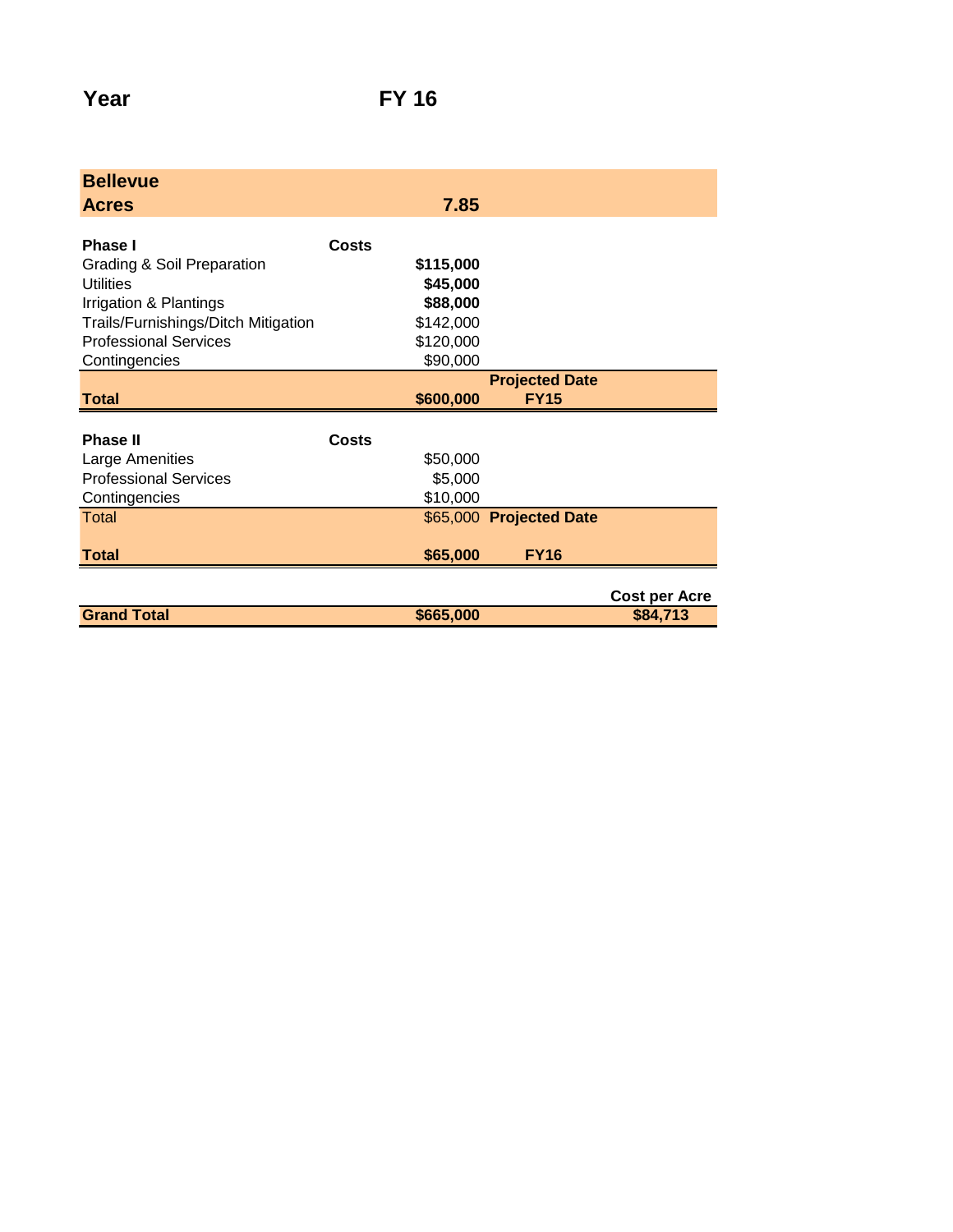# **Year FY15**

| <b>Whitaker</b>                |                          |  |
|--------------------------------|--------------------------|--|
| <b>Acres</b>                   | 2.27                     |  |
|                                |                          |  |
| <b>Phase I</b>                 | Costs                    |  |
| <b>Grading &amp; Site Prep</b> | \$26,000                 |  |
| Irrigation                     | \$30,000                 |  |
| Plantings & Turf               | \$20,000                 |  |
| Trails                         | \$41,000                 |  |
| Furnishings                    | \$15,000                 |  |
| <b>Professional Services</b>   | \$41,000                 |  |
| Contingencies                  | \$31,000                 |  |
|                                | <b>Projected Date</b>    |  |
| <b>Total</b>                   | \$204,000<br><b>FY15</b> |  |
|                                |                          |  |

| <b>Phase II</b>              |                          |
|------------------------------|--------------------------|
| Large Amenities/Shelter      | \$100,000                |
| Restroom                     | \$35,000                 |
| <b>Professional Services</b> | \$50,000                 |
| Contingencies                | \$20,500                 |
| Subtotal                     | \$205,500 Projected Date |
| <b>Total</b>                 | \$205,500<br><b>FY16</b> |
|                              |                          |

|                    |                   | Cost per Acre |
|--------------------|-------------------|---------------|
| <b>Grand Total</b> | \$409,500         | \$180,396     |
|                    | $(6, 42$ figuraal |               |

(fy 12 figures)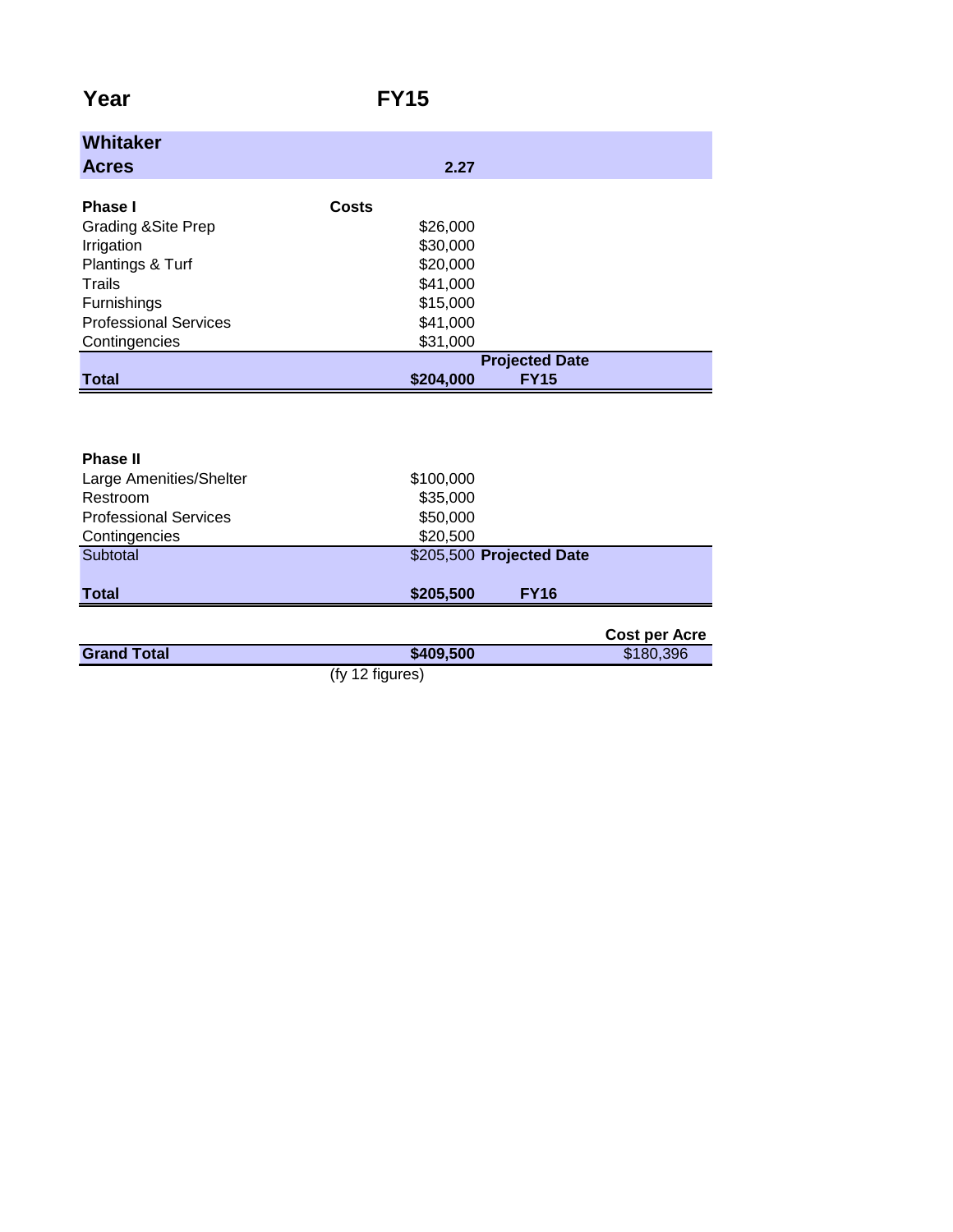### **Year FY18 or later**

| <b>O'Keefe Ranch</b>         |              |           |                              |
|------------------------------|--------------|-----------|------------------------------|
| <b>Acres</b>                 |              | 10.20     |                              |
|                              |              |           |                              |
| <b>Phase I</b>               | <b>Costs</b> |           |                              |
| Grading & Seeding            |              |           | To be completed by Developer |
| Irrigation                   |              |           | To be completed by Developer |
| <b>Plantings</b>             |              |           |                              |
| Trails                       |              |           |                              |
| <b>Furnishings</b>           |              | \$510,000 |                              |
| <b>Professional Services</b> |              | \$102,000 |                              |
| Contingencies                |              | \$76,500  |                              |
|                              |              |           | <b>Projected Date</b>        |
| <b>Total</b>                 |              | \$688,500 | unknown                      |
|                              |              |           |                              |

| <b>Phase II</b>              |                          |         |  |
|------------------------------|--------------------------|---------|--|
| Large Amenities              | \$300,000                |         |  |
| <b>Picnic Shelter</b>        | \$60,000                 |         |  |
| Restroom                     | \$45,000                 |         |  |
| <b>Professional Services</b> | \$71,000                 |         |  |
| Contingencies                | \$103,000                |         |  |
| Subtotal                     | \$579,000 Projected Date |         |  |
| <b>Total</b>                 | \$579,000                | unknown |  |
|                              |                          |         |  |

|                    |                                               | <b>Cost per Acre</b> |
|--------------------|-----------------------------------------------|----------------------|
| <b>Grand Total</b> | \$1,267,500                                   | \$124,265            |
|                    | $f_{n+1}$ and $f_{n+1}$ is a set of $f_{n+1}$ |                      |

fy 10 figures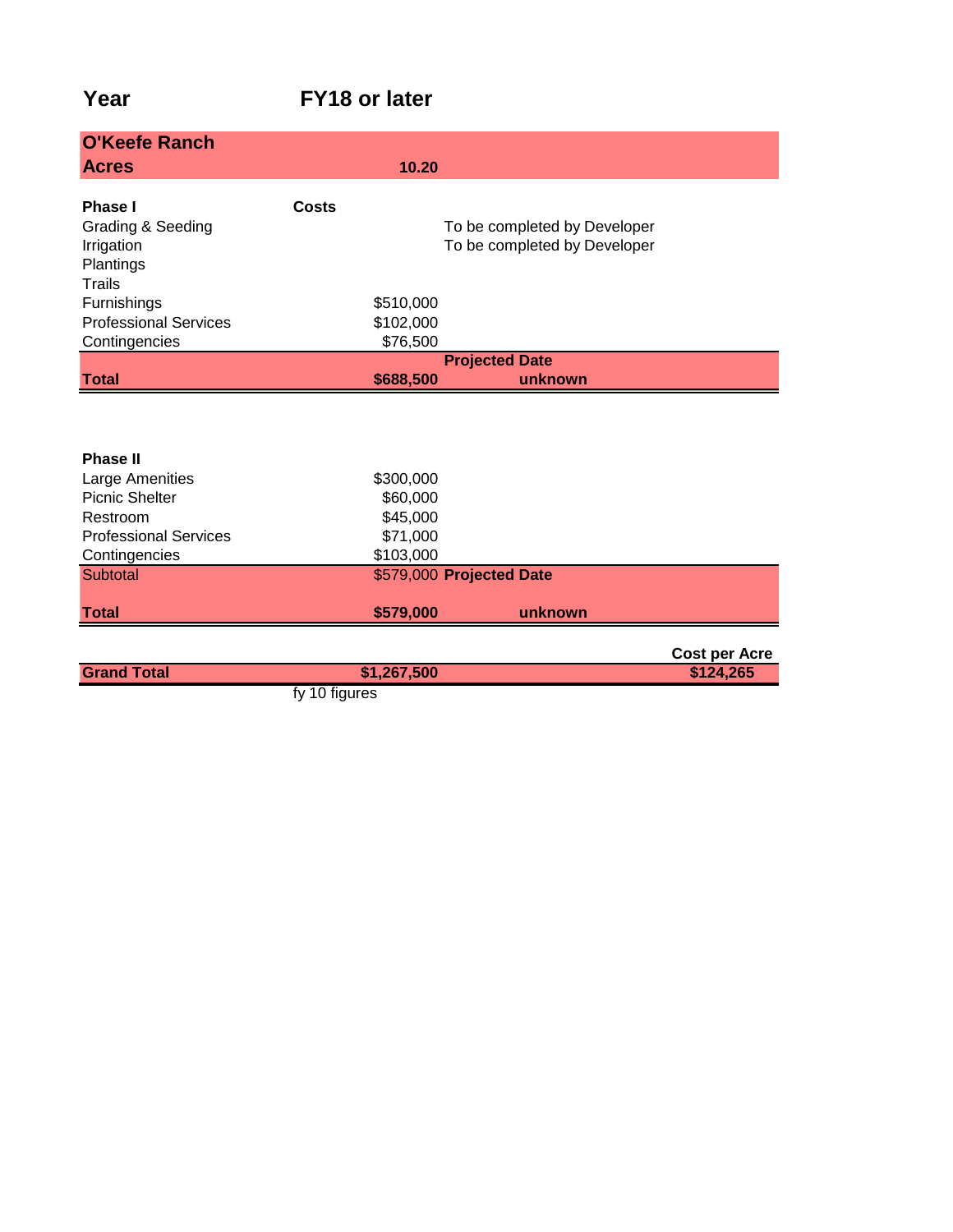# **Year FY18 or later**

| <b>Running W Ranch</b><br><b>Acres</b>                                                     | 5.00                  |                                                              |
|--------------------------------------------------------------------------------------------|-----------------------|--------------------------------------------------------------|
| <b>Phase I</b><br><b>Grading &amp; Seeding</b><br>Irrigation<br><b>Plantings</b><br>Trails | Costs                 | To be completed by Developer<br>To be completed by Developer |
| Furnishings<br><b>Professional Services</b>                                                | \$350,000<br>\$70,000 |                                                              |
| Contingencies                                                                              | \$52,000              |                                                              |
|                                                                                            |                       | <b>Projected Date</b>                                        |
| <b>Total</b>                                                                               | \$472,000             | unknown                                                      |
| <b>Phase II</b><br><b>Large Amenities</b>                                                  | \$235,000             |                                                              |

|                              |                          |         | Cost nor Acro |
|------------------------------|--------------------------|---------|---------------|
| <b>Total</b>                 | \$411,000                | unknown |               |
|                              | \$411,000 Projected Date |         |               |
| Contingencies                | \$50,000                 |         |               |
| <b>Professional Services</b> | \$46,000                 |         | \$35          |
| Restroom                     | \$35,000                 |         |               |
| <b>Picnic Shelter</b>        | \$45,000                 |         |               |

|                    |                | Cost per Acre |
|--------------------|----------------|---------------|
| <b>Grand Total</b> | \$883,000      | \$176,600     |
|                    | $\blacksquare$ |               |

5

FY 10 figures